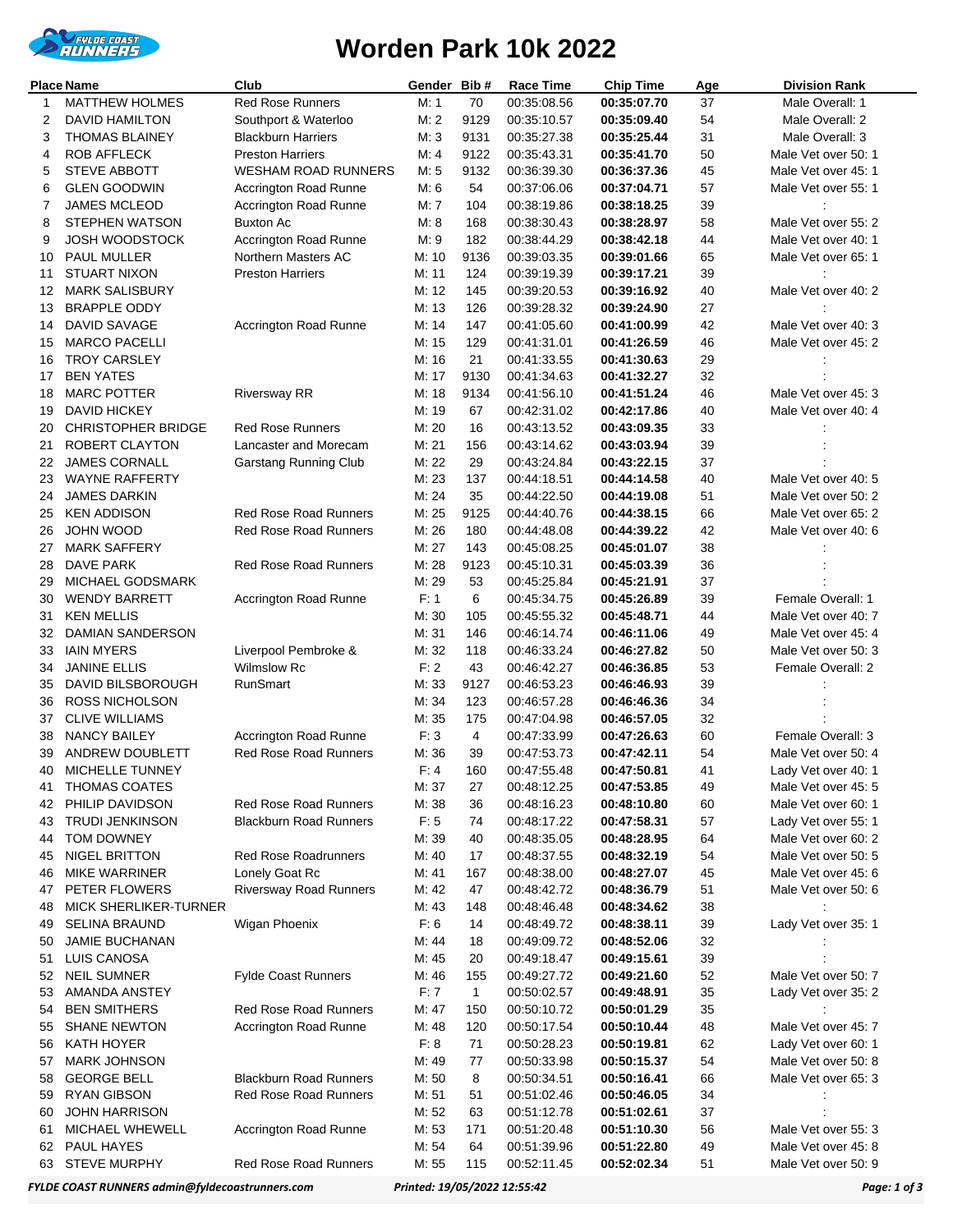

## **Worden Park 10k 2022**

| <b>Place Name</b> |                                            | Club                          | Gender         | Bib#           | <b>Race Time</b>           | <b>Chip Time</b>           | Age      | <b>Division Rank</b>                        |
|-------------------|--------------------------------------------|-------------------------------|----------------|----------------|----------------------------|----------------------------|----------|---------------------------------------------|
| 64                | <b>NICOLA GREAVES</b>                      |                               | F: 9           | 56             | 00:52:17.44                | 00:52:04.09                | 33       |                                             |
| 65                | <b>STEVEN MOON</b>                         | <b>Red Rose Road Runners</b>  | M:56           | 110            | 00:52:18.45                | 00:52:02.29                | 47       | Male Vet over 45: 9                         |
| 66                | <b>BETHAN KAY</b>                          |                               | F: 10          | 83             | 00:52:40.98                | 00:52:33.55                | 37       | Lady Vet over 35: 3                         |
| 67                | <b>ADAM WARD</b>                           | <b>Red Rose Road Runners</b>  | M: 57          | 166            | 00:52:44.27                | 00:52:26.92                | 29       |                                             |
| 68                | STEPHEN HOLLIDAY                           |                               | M: 58          | 68             | 00:52:52.45                | 00:52:33.35                | 51       | Male Vet over 50: 10                        |
| 69                | <b>LYNN ECCLESTON</b>                      |                               | F: 11          | 41             | 00:53:12.26                | 00:52:59.16                | 44       | Lady Vet over 40: 2                         |
| 70                | <b>MARY HEWITT</b>                         | Garstang RC                   | F: 12          | 9133           | 00:53:34.70                | 00:53:26.33                | 66       | Lady Vet over 65+: 1                        |
| 71                | RACHAEL STRUTZ                             | Accrington Road Runne         | F: 13          | 154            | 00:53:42.69                | 00:53:35.33                | 42       | Lady Vet over 40: 3                         |
| 72                | <b>TERRY BOWE</b>                          |                               | M: 59          | 11             | 00:54:04.69                | 00:53:44.05                | 58       | Male Vet over 55: 4                         |
| 73                | <b>XUEJUN SHIRLEY YUAN</b>                 | Accrington Road Runne         | F: 14          | 183            | 00:54:05.93                | 00:53:57.07                | 48       | Lady Vet over 45: 1                         |
| 74                | VANESSA OLDHAM                             | Accrington Road Runne         | F: 15          | 127            | 00:54:06.76                | 00:53:59.66                | 51       | Lady Vet over 50: 1                         |
| 75                | <b>JONNY WIGNALL</b>                       |                               | M: 60          | 174            | 00:54:11.97                | 00:54:04.05                | 50       | Male Vet over 50: 11                        |
| 76                | <b>JASON KAY</b>                           |                               | M: 61          | 84             | 00:54:15.93                | 00:54:01.33                | 46       | Male Vet over 45: 10                        |
| 77                | <b>CHANDAN DAFALE</b>                      |                               | M: 62<br>F: 16 | 34             | 00:54:32.93                | 00:54:16.08                | 34       |                                             |
| 78<br>79          | MICHELLE JOLLY<br>LEE MCCARTNEY            | <b>Red Rose Road Runners</b>  | M: 63          | 78<br>102      | 00:54:35.94                | 00:54:27.01                | 58       | Lady Vet over 55: 2                         |
| 80                | VANESSA MCCARTNEY                          |                               | F: 17          | 101            | 00:54:38.44<br>00:54:45.68 | 00:54:23.53<br>00:54:30.77 | 49<br>48 | Male Vet over 45: 11<br>Lady Vet over 45: 2 |
| 81                | <b>SIMON THOMSON</b>                       |                               | M: 64          | 159            | 00:54:51.43                | 00:54:45.07                | 44       | Male Vet over 40: 8                         |
| 82                | ANDREW ROBINSON                            | Accrington Road Runne         | M: 65          | 142            | 00:55:07.26                | 00:54:48.86                | 48       | Male Vet over 45: 12                        |
| 83                | DANIEL ENACHE                              |                               | M: 66          | 44             | 00:55:11.02                | 00:55:02.59                | 35       |                                             |
| 84                | <b>EMILY MCENNERNEY</b>                    |                               | F: 18          | 103            | 00:55:11.77                | 00:54:57.61                | 29       |                                             |
| 85                | <b>MARTIN TWENTYMAN</b>                    |                               | M: 67          | 162            | 00:55:12.68                | 00:54:49.79                | 49       | Male Vet over 45: 13                        |
| 86                | LAURA WHITTAKER                            |                               | F: 19          | 172            | 00:55:15.52                | 00:54:55.62                | 34       |                                             |
| 87                | <b>LAURA ELLIOTT</b>                       | <b>Riversway Road Runners</b> | F: 20          | 42             | 00:55:22.71                | 00:55:13.11                | 40       | Lady Vet over 40: 4                         |
| 88                | NIGEL HARRISON                             | <b>Red Rose Road Runners</b>  | M: 68          | 62             | 00:55:44.92                | 00:55:28.32                | 58       | Male Vet over 55: 5                         |
| 89                | <b>ROSS MACK</b>                           |                               | M: 69          | 91             | 00:55:47.18                | 00:55:41.57                | 34       |                                             |
| 90                | <b>EMIL BOWE</b>                           |                               | M: 70          | 12             | 00:55:59.25                | 00:55:38.89                | 26       |                                             |
| 91                | <b>JOHN WINSTANLEY</b>                     |                               | M: 71          | 178            | 00:56:02.67                | 00:55:41.26                | 43       | Male Vet over 40: 9                         |
| 92                | DONNA CRABTREE                             | <b>Red Rose Road Runners</b>  | F: 21          | 32             | 00:56:05.67                | 00:55:52.51                | 48       | Lady Vet over 45: 3                         |
| 93                | <b>LAURA RENKE</b>                         | <b>Red Roses Runners</b>      | F: 22          | 138            | 00:56:18.42                | 00:56:04.82                | 36       | Lady Vet over 35: 4                         |
| 94                | <b>THERESA WILSON</b>                      | <b>Red Rose Road Runners</b>  | F: 23          | 176            | 00:56:44.42                | 00:56:31.32                | 53       | Lady Vet over 50: 2                         |
| 95                | NICOLA KARRAN                              |                               | F: 24          | 82             | 00:56:45.25                | 00:56:38.33                | 34       |                                             |
| 96                | DAVID HOLLIDAY                             |                               | M: 72          | 69             | 00:56:56.41                | 00:56:37.32                | 41       | Male Vet over 40: 10                        |
| 97                | <b>JON PILKINGTON</b>                      |                               | M: 73          | 134            | 00:57:00.52                | 00:56:53.42                | 35       |                                             |
| 98                | <b>EMILY HEYS</b>                          |                               | F: 25          | 66             | 00:57:27.16                | 00:57:07.52                | 39       | Lady Vet over 35: 5                         |
| 99                | <b>SARAH NYE</b>                           | Run Things Run Club           | F: 26          | 125            | 00:57:37.41                | 00:57:26.54                | 42       | Lady Vet over 40: 5                         |
| 100               | <b>HAYLEY NASH</b>                         |                               | F: 27          | 119            | 00:57:39.16                | 00:57:28.05                | 49       | Lady Vet over 45: 4                         |
|                   | 101 KATY CLEECE                            | <b>Red Rose Road Runners</b>  | F: 28          | 26             | 00:57:44.92                | 00:57:36.49                | 38       | Lady Vet over 35: 6                         |
|                   | 102 JULIE THIRLEY                          | <b>Red Rose Road Runners</b>  | F: 29          | 9135           | 00:58:34.42                | 00:58:26.74                | 56       | Lady Vet over 55: 3                         |
|                   | 103 KIRSTY ASPINALL                        | Red Rose Road Runners         | F: 30          | 3              | 00:58:41.91                | 00:58:29.49                | 48       | Lady Vet over 45: 5                         |
|                   | 104 ALAN JENKINSON                         | Styal Rc                      | M: 74          | 75             | 00:58:42.65                | 00:58:27.25                | 74       | Male Vet over 70+: 1                        |
|                   | 105 ELAINE LAMBERT                         |                               | F: 31          | 88             | 00:58:47.91                | 00:58:33.81                | 43       | Lady Vet over 40: 6                         |
|                   | 106 BEV HEWITSON                           |                               | F: 32          | 65             | 00:59:02.17                | 00:58:33.43                | 39       | Lady Vet over 35: 7                         |
|                   | 107 IAN WADDINGHAM                         | Red Rose Road Runners         | M: 75          | 9124           | 00:59:44.49                | 00:59:38.07                | 45       | Male Vet over 45: 14                        |
|                   | 108 AMELIA BRADSHAW<br>109 CHRISTINE PERRY | Lancaster and Morecam         | F: 33<br>F: 34 | 13<br>133      | 00:59:58.08                | 00:59:45.22                | 17       |                                             |
|                   | 110 STEPHEN PERRY                          | Lancaster and Morecam         | M: 76          | 132            | 01:00:01.90<br>01:00:02.18 | 00:59:47.73<br>00:59:47.52 | 67<br>67 | Lady Vet over 65+: 2<br>Male Vet over 65: 4 |
|                   | 111 MARC THOMPSON                          |                               | M: 77          | 158            | 01:00:15.49                | 00:59:51.36                | 31       |                                             |
|                   | 112 LISA FRANKS                            |                               | F: 35          | 49             | 01:00:17.93                | 00:59:55.04                | 41       | Lady Vet over 40: 7                         |
|                   | 113 OLIVIA MAUDSLEY                        |                               | F: 36          | 98             | 01:00:25.02                | 01:00:00.89                | 15       |                                             |
|                   | 114 KATH JUMP                              | <b>Blackburn Road Runners</b> | F: 37          | 81             | 01:00:31.90                | 01:00:14.24                | 48       | Lady Vet over 45: 6                         |
|                   | 115 CHRIS BARRY                            |                               | M: 78          | $\overline{7}$ | 01:00:37.22                | 01:00:21.58                | 38       |                                             |
|                   | 116 IAN MUNCASTER                          |                               | M: 79          | 114            | 01:00:46.64                | 01:00:20.51                | 41       | Male Vet over 40: 11                        |
|                   | 117 CHRIS WATSON                           |                               | M: 80          | 170            | 01:01:04.14                | 01:00:57.74                | 60       | Male Vet over 60: 3                         |
|                   | 118 BRIAN HANLEY                           | <b>Red Rose Road Runners</b>  | M: 81          | 61             | 01:01:07.89                | 01:00:55.53                | 55       | Male Vet over 55: 6                         |
|                   | 119 EMMA ODUDU-HARRISON                    |                               | F: 38          | 9126           | 01:01:13.73                | 01:00:53.62                | 41       | Lady Vet over 40: 8                         |
|                   | 120 JACKIE CAMPBELL                        |                               | F: 39          | 19             | 01:01:41.92                | 01:01:18.26                | 38       | Lady Vet over 35: 8                         |
|                   | 121 CHUTIMA CHANTHAKANON                   |                               | F: 40          | 23             | 01:02:02.14                | 01:01:53.02                | 45       | Lady Vet over 45: 7                         |
|                   | 122 YVONNE JEANES                          |                               | F: 41          | 9128           | 01:02:09.38                | 01:01:59.48                | 44       | Lady Vet over 40: 9                         |
|                   | 123 CAROLINE COCKER                        | <b>Red Rose Runners</b>       | F: 42          | 28             | 01:02:19.63                | 01:02:14.27                | 60       | Lady Vet over 60: 2                         |
|                   | 124 DONNA MAZUR                            | <b>Blackburn Road Runners</b> | F: 43          | 100            | 01:02:47.13                | 01:02:29.53                | 49       | Lady Vet over 45: 8                         |
|                   | 125 PAUL HAILWOOD                          |                               | M: 82          | 59             | 01:03:01.13                | 01:02:41.73                | 55       | Male Vet over 55: 7                         |
|                   | 126 AMANDA HAILWOOD                        |                               | F: 44          | 58             | 01:03:01.13                | 01:02:42.98                | 40       | Lady Vet over 40: 10                        |

*FYLDE COAST RUNNERS admin@fyldecoastrunners.com Printed: 19/05/2022 12:55:42 Page: 2 of 3*